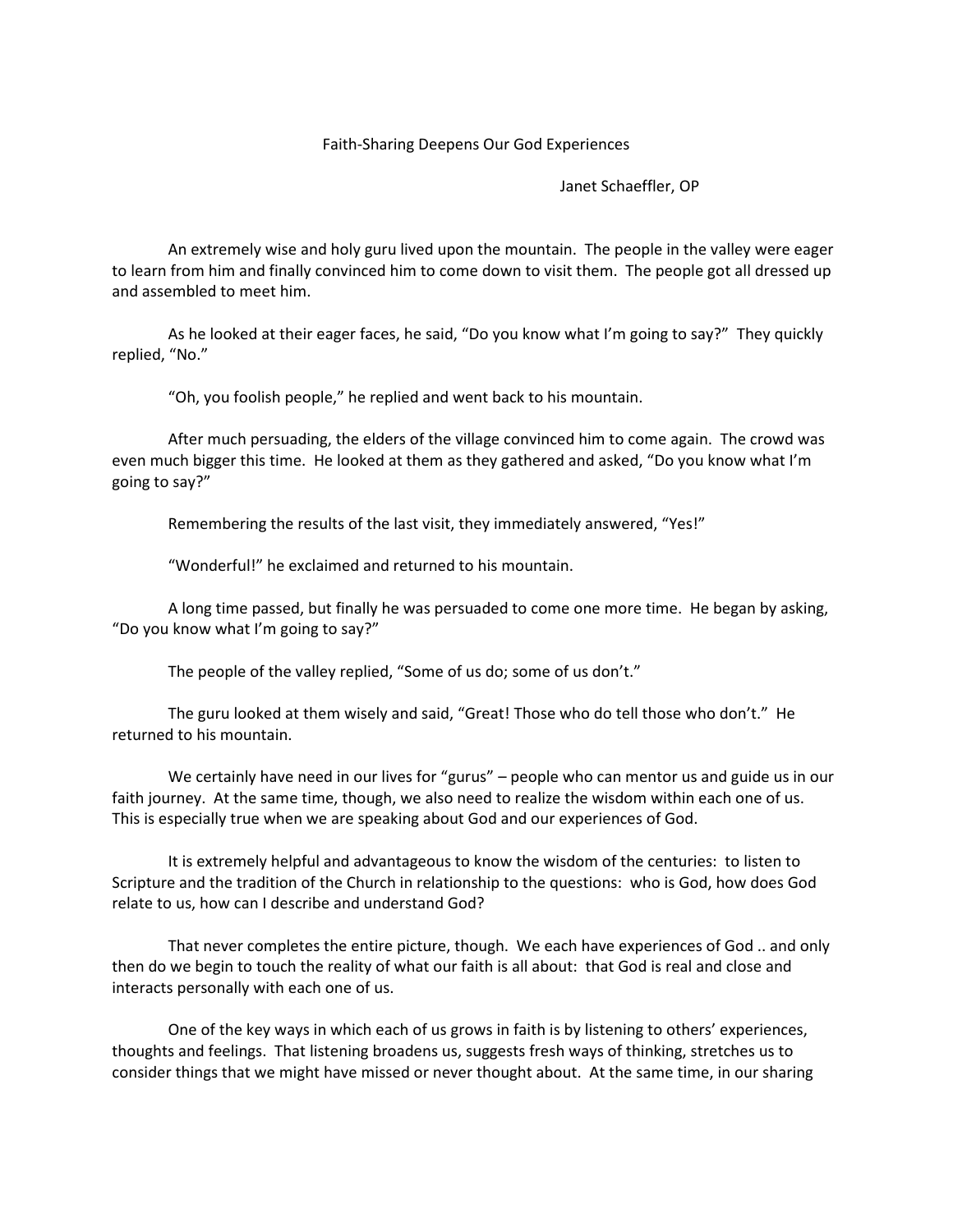with others, our verbalization of our experiences, thoughts and feelings concretizes them; in the telling we are often led to understand our experiences in new ways.

The *General Directory for Catechesis* underlines the importance of the group as one of the elements of catechetical methodology in section #159 when it says, "…groups are practically a vital necessity for personality formation. … they promote a sense of dialogue and sharing as well as a sense of Christian co-responsibility."

Our catechetical endeavors help to acquaint people with the wisdom and teachings of our tradition. That is proper and necessary! We also need to help children, youth, and adults possess the skills and comfortability with sharing their faith with others. We need to provide times within religious education sessions, catechist meetings, and during prayer time for people to talk about their experiences – not just their knowledge.

Some guidelines for faith sharing:

- 1) Faith-sharing needs to be done in small groups, usually just two or three people.
- 2) Sharing one's faith with another is a great gift … and the one who receives is in the midst of an awe-filled experience. Therefore, what is shared within that small group stays within the small group.
- 3) The small group needs some direction … a question or open-ended sentence which flows from the Scripture reading, the theme or concern of the session, etc. Catechists can phrase these according to the age and needs of the group.
- 4) The groups need to be guided in the awareness that faith-sharing is not a time to give advice to the other people; it is a time for each person to listen to the experiences of the others.
- 5) It's perfectly acceptable not to share. Our goal is to enable people to become comfortable with faith-sharing, but on a particular day or with a particular topic, someone might not be able to talk. That is perfectly all right.

What follows are some ideas for faith-sharing topics and questions. Many of them can be moved into different categories, depending upon the needs of the group and how the question is phrased.

All of these ideas can also be used personally  $-$  without a group  $-$  in prayerful journal writing.

## *FAITH SHARING STARTERS ABOUT GOD FOR YOUNG CHILDREN*

- What do you want to say thank you to God for?
- When do you pray? What do you say to God?
- What color reminds you of God?
- What's the best thing you could do to make God smile?
- Who helps you to think about God?
- How does it make you feel when someone tells you that you are a child of God?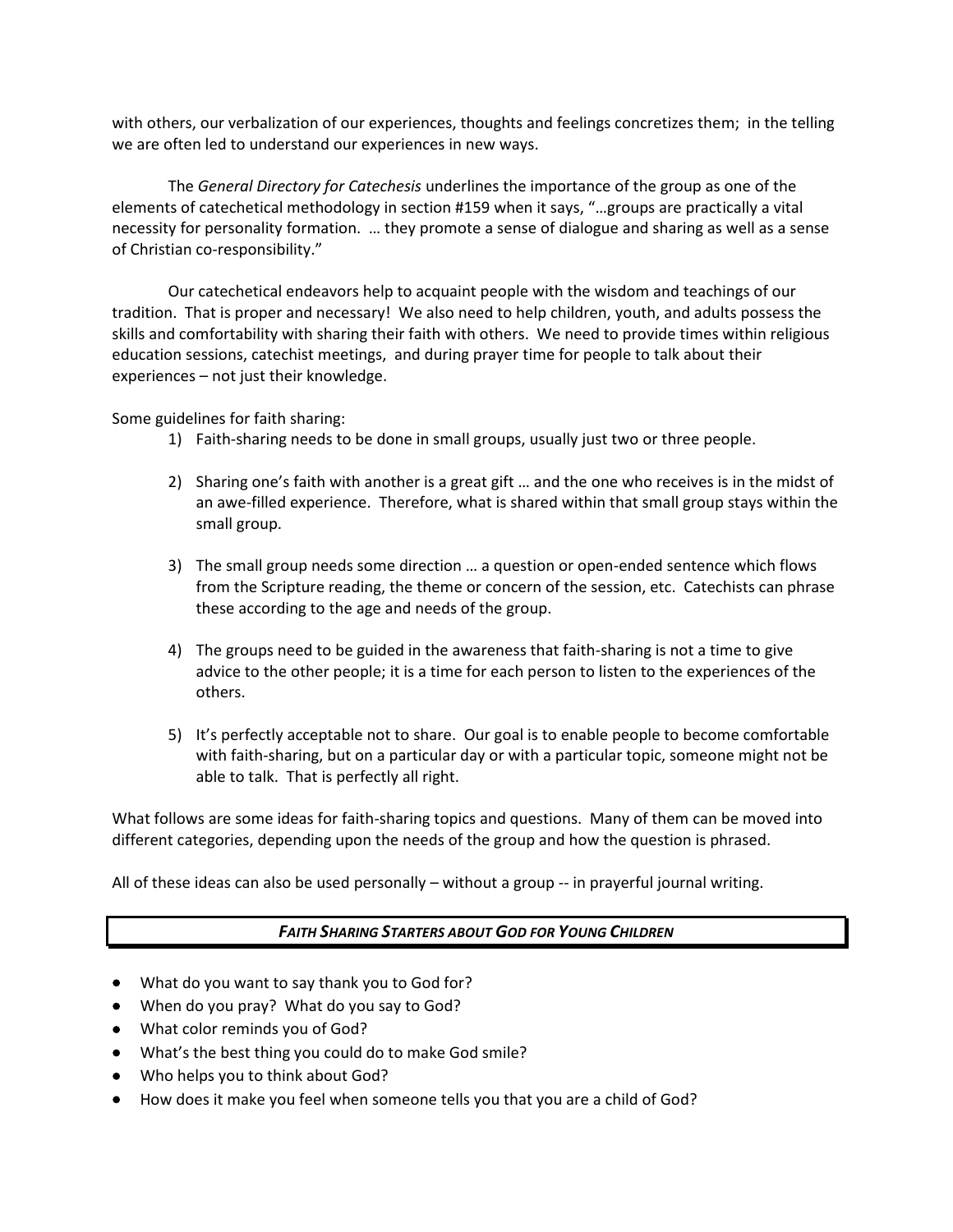- Do you know any people who love God? How can you tell they love God?
- What does God sound like?
- What if God whispered to you right now. What would God say?
- When do you think about God?
- I wonder how God's heart looks.
- $\bullet$  I wonder how your family looks inside God's heart.
- Do you think God had fun making us? Why or why not? What sort of things do you think God enjoyed making the most? What animals do you think God liked the best after they were made?
- What if you named the five most wonderful gifts from God?

*FAITH SHARING STARTERS ABOUT GOD FOR MIDDLE GRADE CHILDREN*

- What happened to you last week that reminded you of God?
- What do you think God looks like?
- What are you asking God for right now?
- Imagine what God wants our world to be like.
- Who taught you about God? What did they teach you?
- What if you saw someone through God's eyes? How would that person look?
- What do you think makes God sad?
- What if you could know all the things God feels about you?
- What if you could ask an animal a question about God?
- Do you ask God things? What? Does God ask you things? What?
- If you sang a song to God, what song would you sing?
- Finish these sentences:
	- $\bullet$  God is \_\_\_\_\_\_\_\_\_\_\_. • God does not
- How would you describe God to a person who has never heard about God?
- What if you could ask God three questions?
- What if you could see inside God's heart?
- What if you had to use another word for God?
- $\bullet$  If God gave you a compliment, what would it be?
- **I** wonder how many ways there are to praise God.
- What if you asked the stars some very old questions about God?
- If you asked God to teach you to pray, what would God say?
- Pretend God was going to create a new heaven and a new earth, and God was asking you for some advice on how to do a better job. What things would you tell God to make better? What are some of the problems with our earth that you think God would like to have fixed?
- What if God came to us dressed as someone we know?
- What if God appeared to us as someone very poor?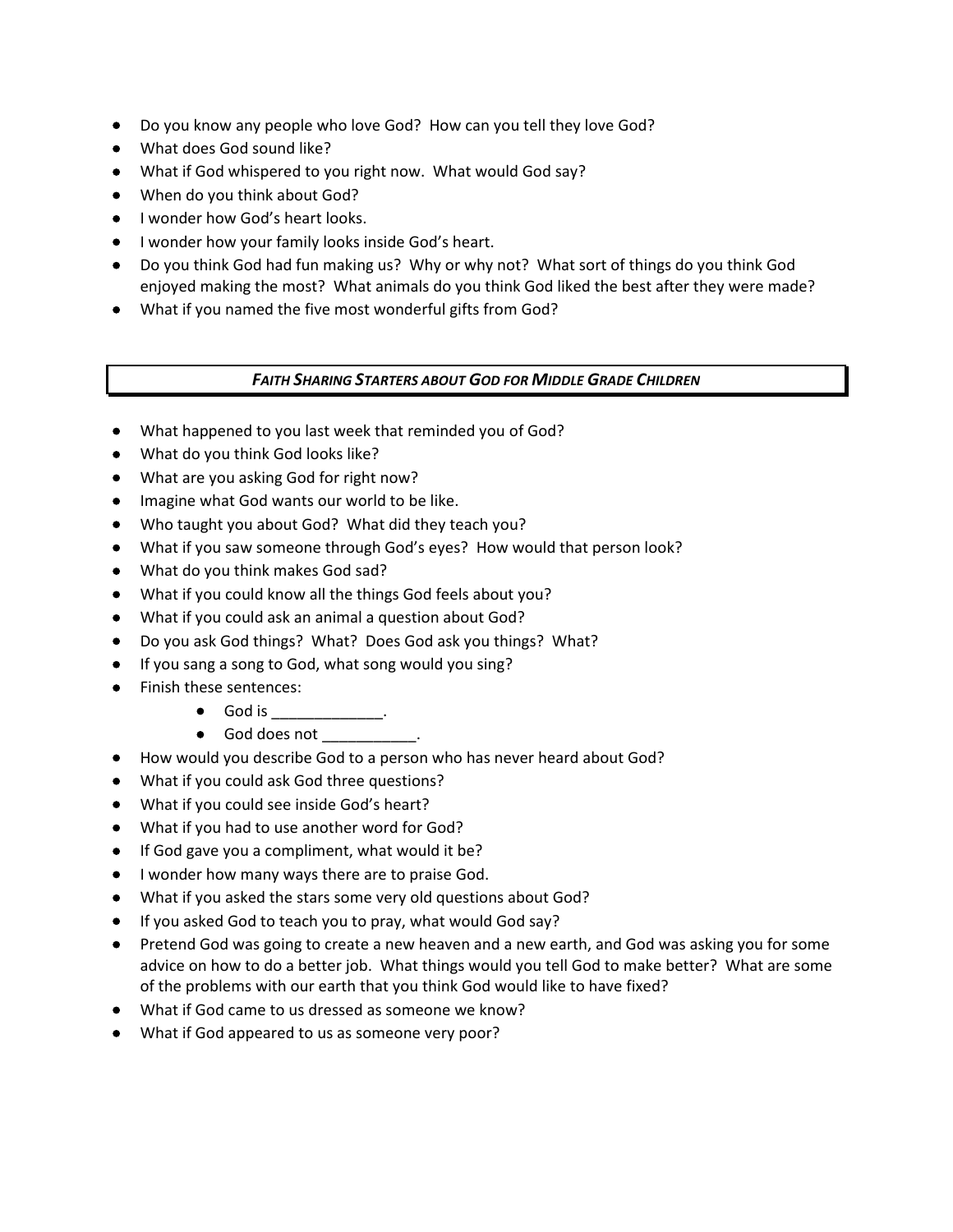## *FAITH SHARING STARTERS ABOUT GOD FOR JUNIOR AND SENIOR HIGH*

- When was a time you felt in tune with God this past week?
- When have you felt God speaking to you?
- How is God like or different from "The Force" in "Star Wars?"
- Where do you pray best? Why?
- What advertising slogan would be a good description of God?
- Finish this sentence: I most needed God when
- When have you been on holy ground?
- What most confuses you about God?
- What kind of God would God be if we understood Him completely?
- What kind of God did Jesus bring to us?
- Describe a time you felt God was at work in your life. Next, describe a time God felt far away. What made the difference?
- Finish this sentence: "If my relationship with God was the basis for a TV show, I'd call it \_\_\_\_\_\_\_\_\_\_\_."
- Finish this sentence: "The one question people ask about God that I don't have an answer for is \_\_\_\_\_\_."
- What if you could ask God to solve one problem in the world?
- What if God said to you, "What do you want me to do for you?"
- Finish this sentence: The person that most easily influences me to believe in God or at least to think about God is **all as a set of the set of the set of the set of the set of the set of the set of the set of the s**
- Finish this sentence: I want my God to be
- What is the hardest challenge God might ask you to accept? What is so hard about it?
- You are walking through a forest. You head toward a clearing, discovering a bright meadow and you see a man dressed in white, standing alone. You know instinctively that the person is an angel sent by God. The angel comes to you and said, "God has sent me to tell you his dreams for you." What does he say?

## *FAITH SHARING STARTERS ABOUT GOD FOR CATECHISTS TO SUGGEST TO FAMILIES FOR HOME USE*

- Gather the family together to read the newspaper. Does any news show God's presence and care in the world?
- Invite each family member to share:
	- What's your favorite adjective for God?
	- How has God blessed our family?
	- I wonder what would make our family feel like shouting Alleluia.
	- If God had one sentence to say to our family I think it would be \_\_\_\_\_\_\_\_\_\_\_\_.
	- $\bullet$  I think God is
	- The Bible says we are created in the image of God. Do you think you look like God?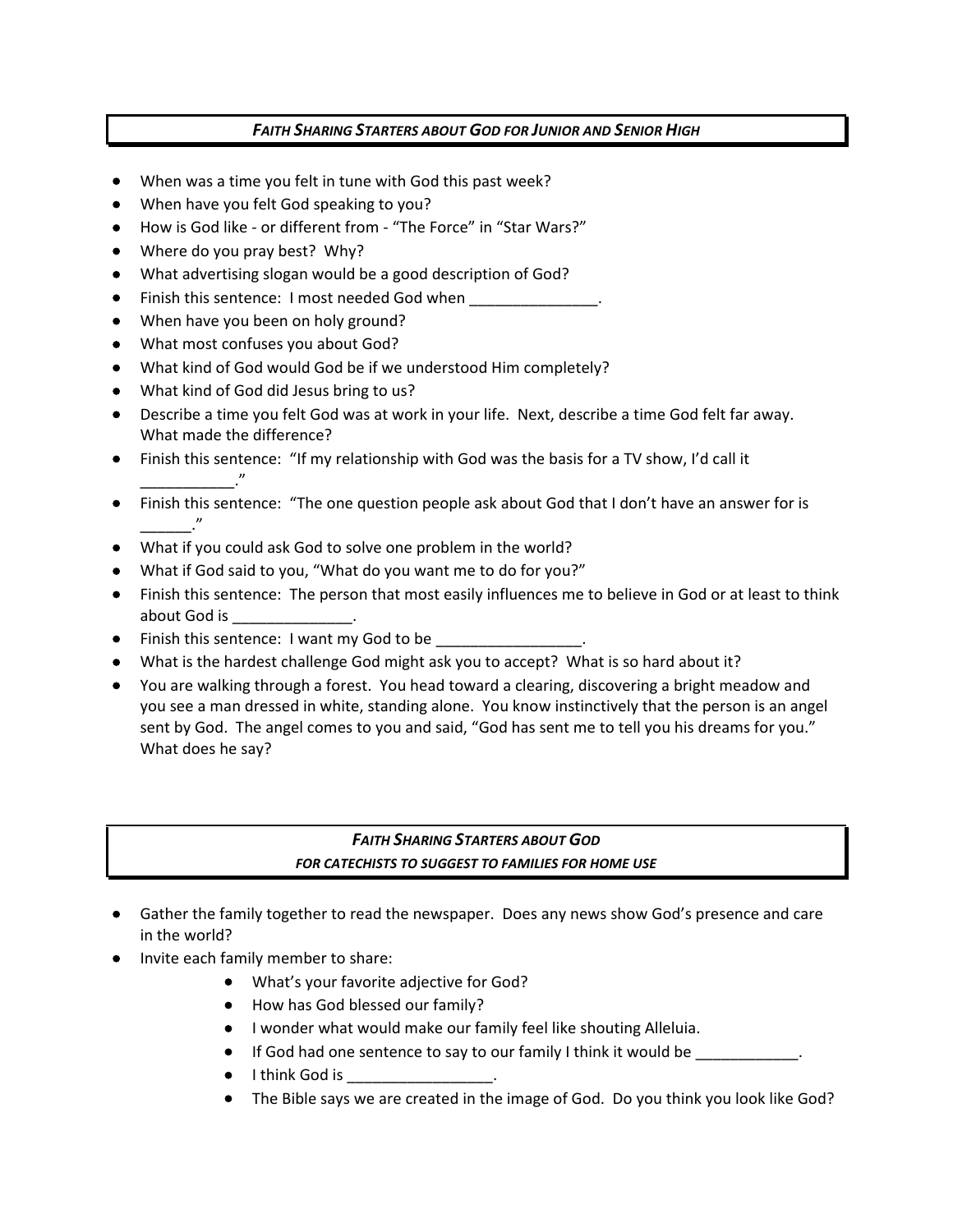- The place where I like to pray to God is \_\_\_\_\_\_\_\_\_\_\_\_\_.
- Our home is God's home because \_\_\_\_\_\_\_\_\_\_\_\_\_\_\_\_.
- My favorite way of praying to God is \_\_\_\_\_\_\_\_\_\_\_\_\_\_\_\_\_\_\_.
- Do you think God has a plan for our family?
- (saying to each other family member) "I think the thing that God likes most about you is \_\_\_\_\_\_\_\_\_\_\_\_\_\_\_\_\_\_\_\_."
- Finish this sentence: "I think the thing God likes most about our family is
- \_\_\_\_\_\_\_\_\_\_\_\_\_\_\_. • I pray to God because \_\_\_\_\_\_\_\_\_\_\_\_\_\_\_\_.
- Finish this sentence: "I felt God was especially with our family when \_\_\_\_\_\_.
- (Use any of the questions from the above three sections to use during family faithsharing times.)
- Invite every family member to look around your home. What object do you see that reminds you of God? Why?
- Invite every family member to tell all the other family members what part of God / what characteristic of God she/he sees in each of them.
- Psalm 111 is an acrostic, which means that the lines of the psalm begin with successive letters of the Hebrew alphabet.
	- What good things does God do for us?
	- What gifts does God give us that we can't touch or see?
	- How can we show God's goodness to others?
- Create a litany of thanks for the good things God does. Assign letters of the alphabet to each person. Think of good gifts from God that begin with the letter they have been assigned.
- Invite each family member to tell about a time when they knew God was with them.
- Read one of the following and have each family member answer, "In that passage, I think God wants me to hear \_\_\_\_\_\_\_\_\_\_\_\_\_\_.
	- Mark 10: 13-16
	- Luke 9: 23-27
	- Ephesians 6: 1-4
	- Luke 10: 25-37
	- $\bullet$  John 13: 1-9
	- Ephesians 6:18-20
- As a family, prepare a booklet based on Psalm 136: 1-9 for a shut-in. Have each choose and portray several verses from Psalm 136: 109, then arrange all the finished pictures together in the sequence of the verses. Between each picture write the words, "For God's loving kindness is everlasting." Bind the pictures together in a folder of tie them together with yarn. Title your book "God's Loving Kindness." Make arrangements to deliver "God's Loving Kindness" together to your special person.